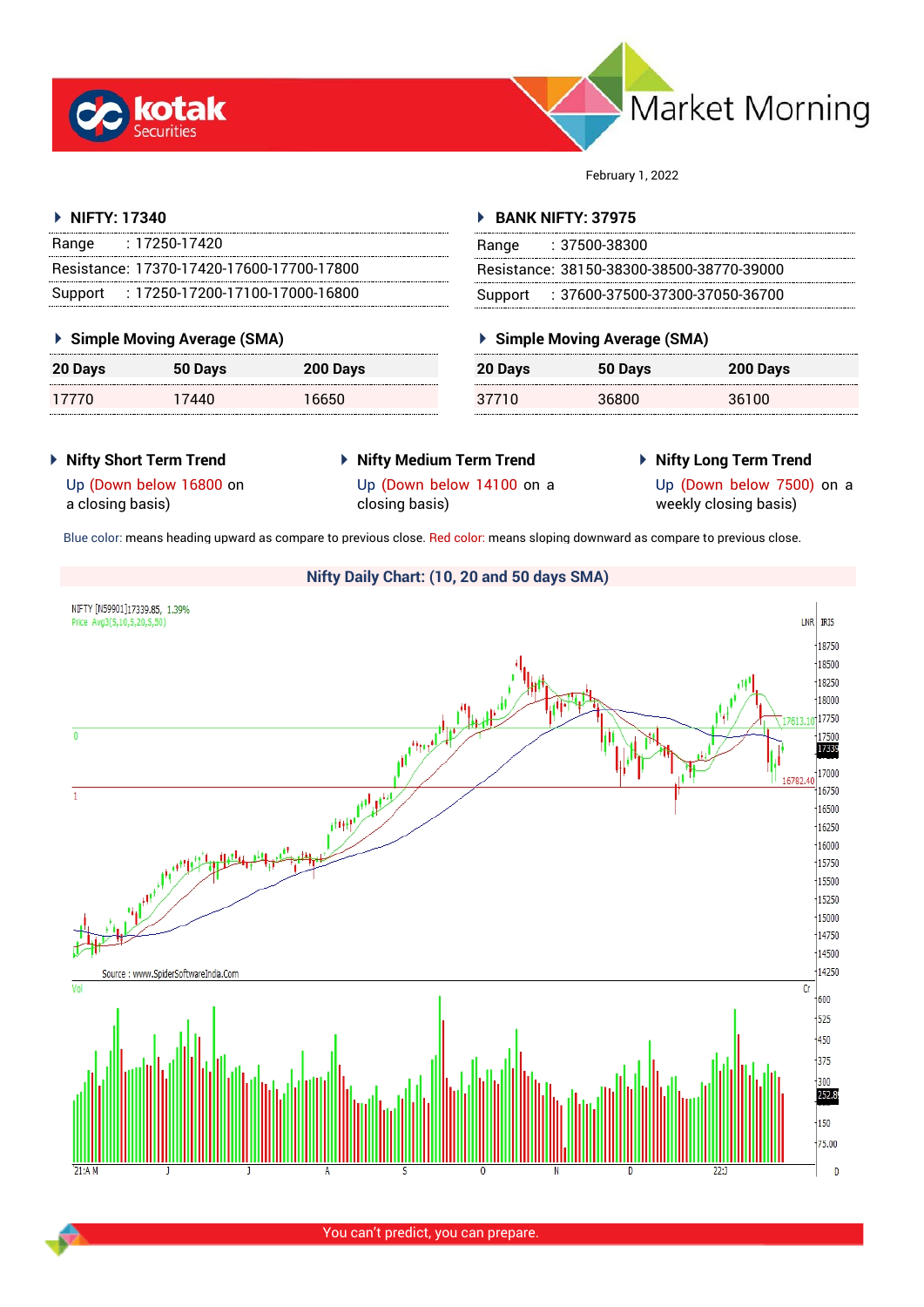#### **Market Analysis**

higher while the Sensex was up by 813 points. Among Sectors, strong buying was seen in reality and IT stocks **Nifty/Sensex Daily View:** The benchmark indices witnessed a strong trading session. The Nifty ends 238 points while registered intraday profit booking in selective Private Banks and Metal stocks. Technically, after a gap-up opening, the benchmark indices comfortably held the level of 17300, which is broadly positive. In addition, on intraday charts, the index has maintained a higher bottom formation which also supports the uptrend. We are of the view that, ahead of the outcome of the Union Budget 2022, we might see a volatile trading session. For the bulls, 17425/58300 would be the important breakout level to watch. And if the market manages to trade above the same, we can expect a quick uptrend rally towards 17550/17650-58800/59100. On the flip side, trading below 17250 /57750 may increase further weakness up to 17100. 17000/57300-57000.

## **RATING SCALE (PRIVATE CLIENT GROUP)**

| <b>BUY</b>             |                          | $-$ A condition that indicates a good time to buy a stock. The exact circumstances of the signal will be determined by the indicator that an<br>analyst is using. |
|------------------------|--------------------------|-------------------------------------------------------------------------------------------------------------------------------------------------------------------|
| <b>SELL</b>            | -                        | A condition that indicates a good time to sell a stock. The exact circumstances of the signal will be determined by the indicator that an<br>analyst is using.    |
| <b>Stop Loss Order</b> | $\overline{\phantom{0}}$ | An instruction to the broker to buy or sell stock when it trades beyond a specified price. They serve to either protect your profits or<br>limit your losses.     |

#### **FUNDAMENTAL RESEARCH TEAM (PRIVATE CLIENT GROUP)**

**Shrikant Chouhan Arun Agarwal Amit Agarwal, CFA Hemali Dhame**

+91 22 6218 5408 +91 22 6218 6443 +91 22 6218 6439 +91 22 6218 6433 **Jatin Damania Purvi Shah Rini Mehta K. Kathirvelu**

jatin.damania@kotak.com [purvi.shah@kotak.com](mailto:purvi.shah@kotak.com) rini.mehta@kotak.com [k.kathirvelu@kotak.com](mailto:k.kathirvelu@kotak.com)

Oil and Gas, Information Tech Midcap

 $+91$  22 6218 6432 **Sumit Pokharna** Pankaj Kumar sumit.pokharna@kotak.com pankajr.kumar@kotak.com

+91 22 6218 6438 +91 22 6218 6434

Head of Research Auto & Auto Ancillary Transportation, Paints, FMCG Banking & Finance [shrikant.chouhan@kotak.com](mailto:shrikant.chouhan@kotak.com) arun.agarwal@kotak.com agarwal.amit@kotak.com Hemali.Dhame@kotak.com

Metals & Mining, Midcap Pharmaceuticals Research Associate Support Executive

### **TECHNICAL RESEARCH TEAM (PRIVATE CLIENT GROUP)**

[shrikant.chouhan@kotak.com](mailto:shrikant.chouhan@kotak.com) [amol.athawale@kotak.com](mailto:amol.athawale@kotak.com) Research Associate +91 22 6218 5408 +91 20 6620 3350 [sayed.haider@kotak.com](mailto:sayed.haider@kotak.com)

**Shrikant Chouhan Amol Athawale Sayed Haider**

+91 22 62185498

## **DERIVATIVES RESEARCH TEAM (PRIVATE CLIENT GROUP)**

**Sahaj Agrawal Prashanth Lalu Prasenjit Biswas, CMT, CFTe** [sahaj.agrawal@kotak.com](mailto:sahaj.agrawal@kotak.com) [prashanth.lalu@kotak.com](mailto:prashanth.lalu@kotak.com) [prasenjit.biswas@kotak.com](mailto:prasenjit.biswas@kotak.com) +91 22 6218 5497 +91 33 6615 6273